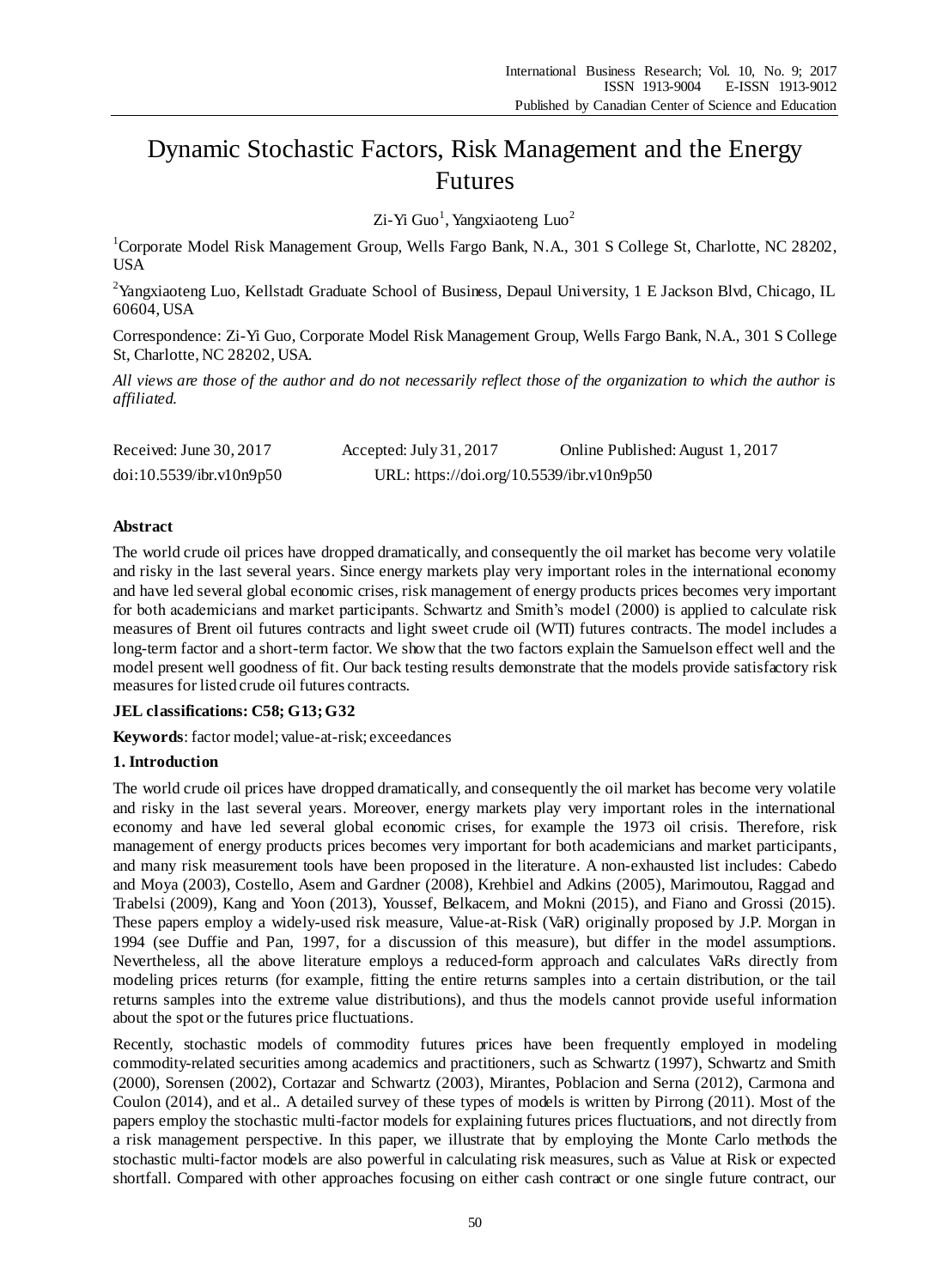approach has the advantage in calculating the VaRs for the whole forward curve simultaneously. By assuming the forward curve is driven by several core factors, our approach could account for intrinsic correlations among contracts with different tenors without using other tools, such as multivariate distributions or copulas which are commonly used to model the correlations of multi-variables in the literature.

Our model is a two-factor model. The model has become a benchmark for modeling the stochastic behavior of crude oil futures prices. The multi-factor models evaluate futures prices as risk-adjusted expected values of spot price and assume that the spot price is sum of the short- and the long-term components. To model the long-term price dynamics the long-term factor is assumed to evolve according to geometric Brownian motion, and the drift of the model reflects expectations of the exhaustion of existing supply, improving technology for the production and the discovery of the commodity, inflation, as well as political and regulatory effects. To model the short-term price deviation to its long-term dynamics, the short-term factor is assumed to follow a mean-reverting process and reflects short-term changes in demand or supply, for instance, resulting from variations in the weather or intermittent supply disruptions. In this paper, we show that Schwartz and Smith's model could provide satisfactory risk measures for Brent crude oil futures and light sweet crude oil futures.

The remainder of the paper is organized as follows. Section 2 describes the futures data and several stylized facts of the data. In Section 3, we introduce Schwartz and Smith's model. The estimation method and results are in Section 4. In Section 5, we summarize the backtesting results of the two models. Section 6 conc ludes.

#### **2. Empirical Data Analysis**

In this section, we briefly summarize the basic features of futures price data and show the a stylized fact, the Samuelson effect, for all the commodities. We collect futures price data from Bloomberg for Brent crude oil and light sweet crude oil (WTI). The time periods span from February 14, 2005 to March 28, 2014 for Brent crude oil and from February 23, 2005 to March 11, 2014 for light sweet crude oil (WTI). All the time periods reflect the longest time periods available for the authors. The descriptive statistics of the data is provided in Table 1.

Table 1. Descriptive statistics of futures prices for all the eight commodities.

| Commodity              | Observations | Mean  | <b>Standard Deviation</b> | Unit               |
|------------------------|--------------|-------|---------------------------|--------------------|
| <b>Brent crude oil</b> | 141399       | 86.73 | 18.07                     | dollars per barrel |
| WTI                    | 152262       | 83.96 | 15.46                     | dollars per barrel |

Table 2–3 provides detailed summary statistics with respect to the involved futures contracts for the eight commodities respectively. We group futures prices according two criteria: grouped into expiration months and grouped into time to maturity. The futures contracts for all the eight commodities have twelve expiration months, and in Panel A of all the tables we present the summary results for futures contracts maturing in the odd months. In Panel B of all the tables we present the summary results for futures contracts grouped into time to maturity. The terminology "1.closest maturity" is used as notation for the futures contracts that have the shortest time to maturity at a given date; the "2.closest maturity" represents the futures contract with the second shortest time to maturity; and so on. To illustrate futures price fluctuations, we calculate futures returns as log returns of the time series. The tables indicate at least one basic feature of futures prices of the two commodities that the variations of distant maturity futures prices and futures returns are lower than nearby futures prices and futures returns – the Samuelson effect.

Samuelson (1965) first investigates the relationship between futures price volatility and contract maturity and proposes the hypothesis that the volatility of futures price changes should increase as the delivery date nears. To exclude the case that the small standard deviations for the longest maturities to some extent merely reflect that the data for these contracts are sampled only over short continuous time periods, we compare the maturities which have the same number of observations. In Panel Bs of Table 2–3, we see the Samuelson effect not only of futures price volatility but also of futures return volatility for all the commodities.

Figure 1 and 2 further illustrate the time series aspects of the data. The figures graph the time-series of futures prices and futures returns for the 1.closest maturity and the 23.closest maturity. The 1.closest maturity and the 23.closest maturity represent the contract series maturing next month and right after two years respectively. A visual inspection of the figures suggests that the time series for the 1.closest maturity is more volatile than the 23.closest maturity time series. Again, this is in line with the "Samuelson hypothesis". This feature of the energy commodity futures prices will be captured in Schwartz and Smith's model by including a mean-reverting component.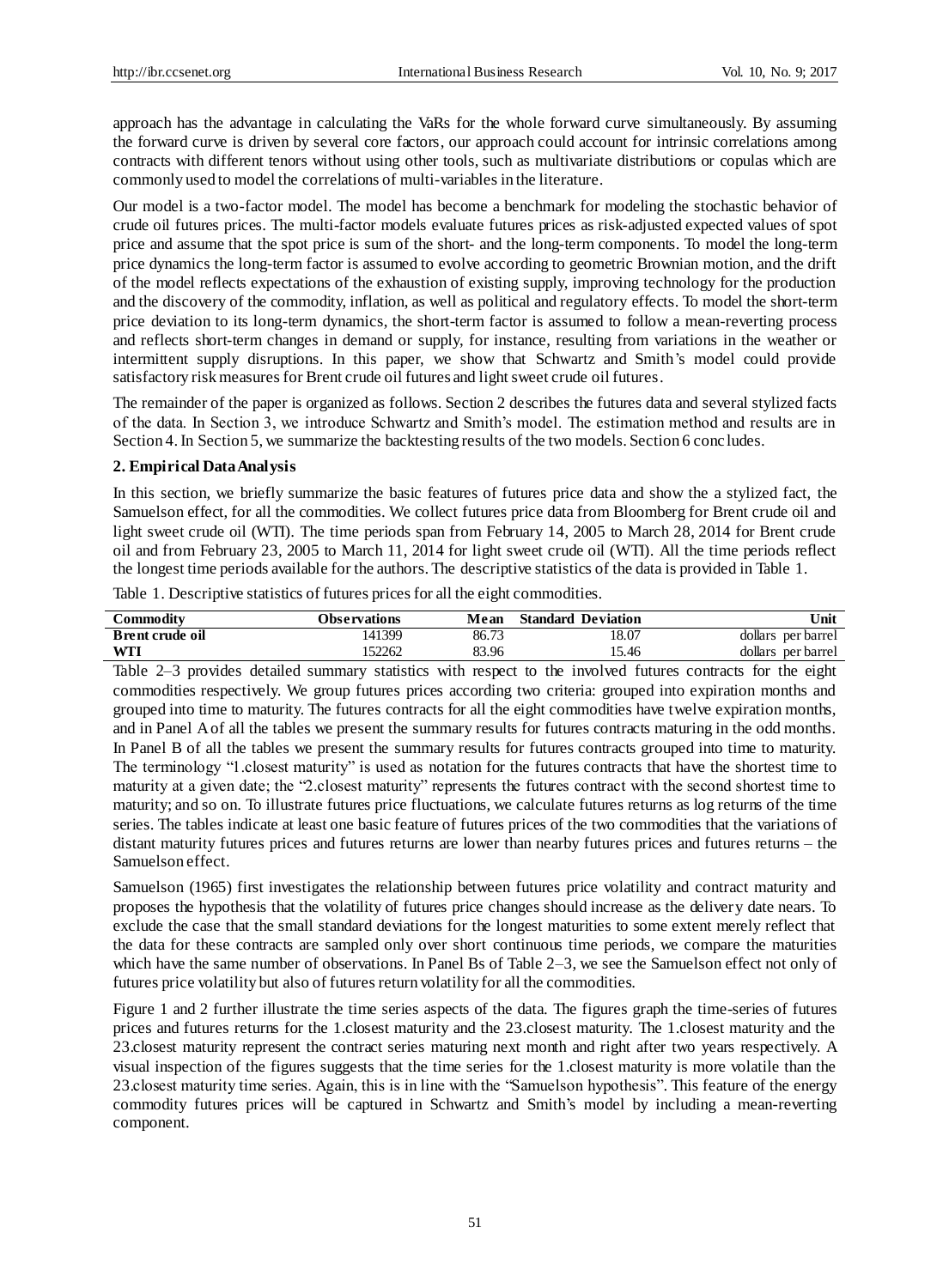| <b>Futures Contracts</b>                | Observations | Mean   | <b>Standard Deviation</b> |
|-----------------------------------------|--------------|--------|---------------------------|
| Panel A: Grouped into expiration months |              |        |                           |
| Futures prices                          |              |        |                           |
| Jan                                     | 10827        | 86.72  | 18.15                     |
| Mar                                     | 11149        | 86.70  | 18.07                     |
| May                                     | 11522        | 86.68  | 18.18                     |
| July                                    | 11866        | 86.71  | 18.16                     |
| Sep                                     | 12225        | 86.78  | 18.10                     |
| <b>Nov</b>                              | 12565        | 86.84  | 17.83                     |
| All                                     | 141399       | 86.73  | 18.07                     |
| Futures returns                         |              |        |                           |
| Jan                                     | 10813        | 0.025% | 1.53%                     |
| Mar                                     | 11135        | 0.026% | 1.52%                     |
| May                                     | 11507        | 0.034% | 1.51%                     |
| July                                    | 11851        | 0.034% | 1.50%                     |
| Sep                                     | 12210        | 0.035% | 1.49%                     |
| <b>Nov</b>                              | 12550        | 0.028% | 1.48%                     |
| A <sup>II</sup>                         | 141222       | 0.030% | 1.50%                     |
| Panel B: Grouped into time to maturity  |              |        |                           |
| Futures prices                          |              |        |                           |
| 1. closest                              | 2350         | 86.39  | 24.04                     |
| 5. closest                              | 2350         | 87.06  | 22.30                     |
| 9. closest                              | 2350         | 87.19  | 21.21                     |
| 13. closest                             | 2350         | 87.02  | 20.37                     |
| 17. closest                             | 2350         | 86.66  | 19.68                     |
| 21. closest                             | 2350         | 86.21  | 19.12                     |
| Futures returns                         |              |        |                           |
| 1. closest                              | 2349         | 0.037% | 2.05%                     |
| 5. closest                              | 2349         | 0.037% | 1.84%                     |
| 9. closest                              | 2349         | 0.037% | 1.71%                     |
| 13. closest                             | 2349         | 0.038% | 1.63%                     |
| 17. closest                             | 2349         | 0.038% | 1.55%                     |
| 21. closest                             | 2349         | 0.038% | 1.49%                     |

Table 2. Summary Statistics for Brent Crude Oil Futures. Futures prices are in dollars per barrel. The dataset consists of 2350 daily observations from 02/14/2005 to 03/28/2014



Figure 1. Futures prices with different time to maturity

52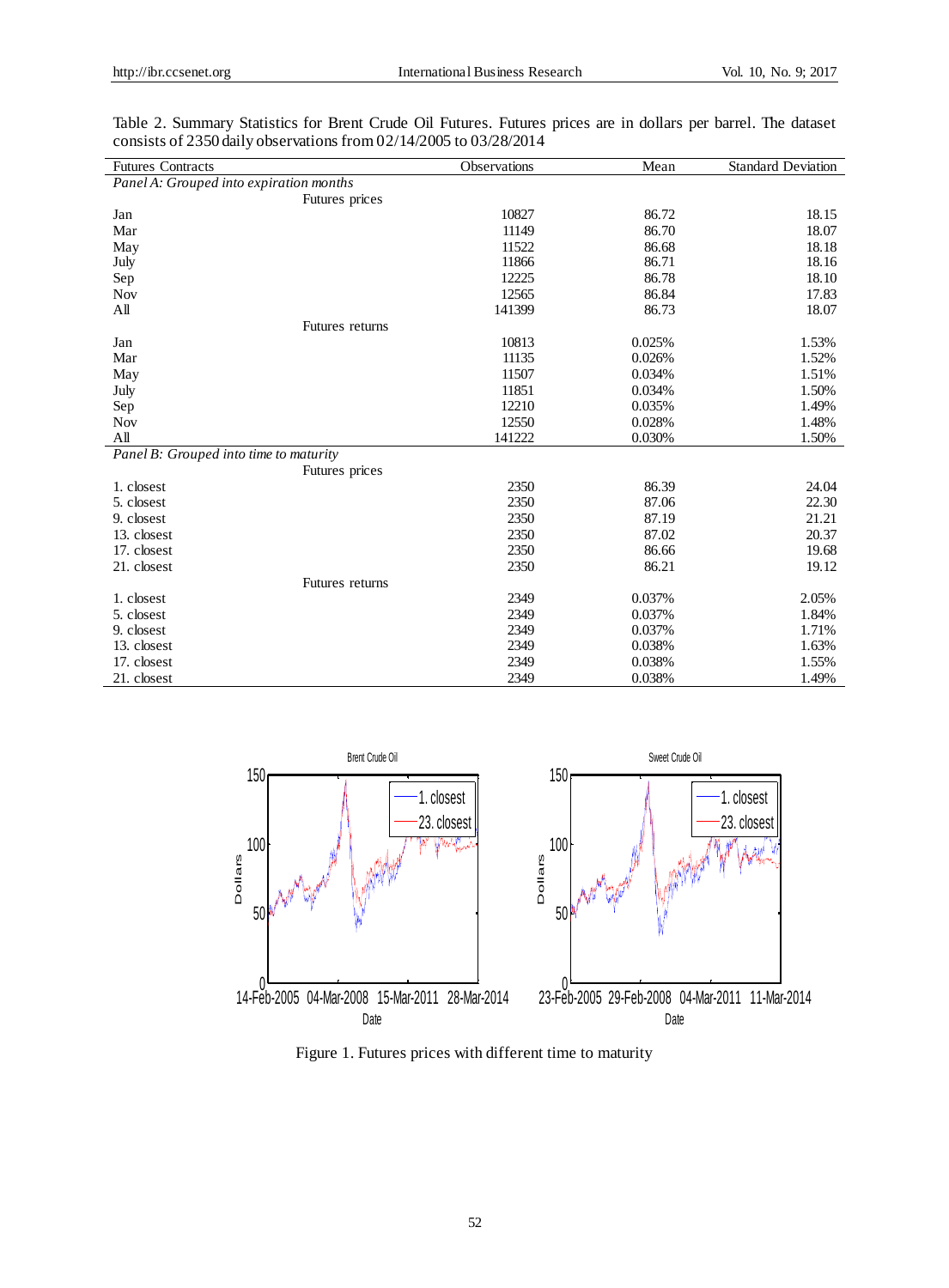| <b>Futures Contracts</b>                |                 | Observations | Mean            | <b>Standard Deviation</b> |
|-----------------------------------------|-----------------|--------------|-----------------|---------------------------|
| Panel A: Grouped into expiration months |                 |              |                 |                           |
|                                         | Futures prices  |              |                 |                           |
| Jan                                     |                 | 10911        | 83.84           | 15.27                     |
| Mar                                     |                 | 11283        | 83.68           | 15.29                     |
| May                                     |                 | 11604        | 83.73           | 15.34                     |
| July                                    |                 | 11933        | 83.81           | 15.43                     |
| Sep                                     |                 | 12317        | 83.86           | 15.47                     |
| <b>Nov</b>                              |                 | 12637        | 84.01           | 15.19                     |
| All                                     |                 | 152262       | 83.96           | 15.46                     |
|                                         | Futures returns |              |                 |                           |
| Jan                                     |                 | 10897        | 0.011%          | 1.59%                     |
| Mar                                     |                 | 11269        | 0.015%          | 1.59%                     |
| May                                     |                 | 11589        | 0.021%          | 1.57%                     |
| July                                    |                 | 11918        | 0.022%          | 1.55%                     |
| Sep                                     |                 | 12302        | 0.023%          | 1.54%                     |
| <b>Nov</b>                              |                 | 12622        | 0.017%          | 1.54%                     |
| ${\rm All}$                             |                 | 152085       | 0.020%          | 1.56%                     |
| Panel B: Grouped into time to maturity  |                 |              |                 |                           |
|                                         | Futures prices  |              |                 |                           |
| 1. closest                              |                 | 2278         | 81.37           | 19.81                     |
| 5. closest                              |                 | 2278         | 83.05           | 18.32                     |
| 9. closest                              |                 | 2278         | 83.43           | 17.52                     |
| 13. closest                             |                 | 2278         | 83.41           | 16.91                     |
| 17. closest                             |                 | 2278         | 83.18           | 16.42                     |
| 21. closest                             |                 | 2278         | 82.89           | 16.10                     |
|                                         | Futures returns |              |                 |                           |
| 1. closest                              |                 | 2277         | 0.029%          | 2.34%                     |
| 5. closest                              |                 | 2277         | 0.028%          | 1.95%                     |
| 9. closest                              |                 | 2277         | 0.029%          | 1.81%                     |
| 13. closest                             |                 | 2277         | 0.029%          | 1.71%                     |
| 17. closest                             |                 | 2277         | 0.029%          | 1.63%                     |
| 21. closest                             |                 | 2277         | 0.029%          | 1.57%                     |
|                                         |                 |              |                 |                           |
|                                         |                 |              |                 |                           |
|                                         | Brent Crude Oil |              | Sweet Crude Oil |                           |
|                                         |                 |              |                 |                           |
| 20                                      |                 | $20\,$       |                 |                           |
|                                         | 1. closest      |              | 1. closest      |                           |
|                                         | 23. closest     |              | 23. closest     |                           |
| 10                                      |                 | $10$         |                 |                           |
|                                         |                 |              |                 |                           |
| $\widetilde{\mathsf{c}}$                |                 | Ĕ            | 血<br>ll liarna  |                           |

| Table 3. Summary Statistics for Light Sweet Crude Oil (WTI) Futures. Futures prices are in dollars per barrel. |  |  |  |  |  |  |
|----------------------------------------------------------------------------------------------------------------|--|--|--|--|--|--|
| The dataset consists of 2278 daily observations from $02/23/2005$ to $03/11/2014$                              |  |  |  |  |  |  |



Figure 2. Futures returns with different time to maturity

## **3. The Models**

In this section, we present Schwartz and Smith's model (2000) for Brent crude oil futures and light sweet crude oil futures (WTI).  $\overline{5}$ 23. closest <sup>1</sup><br>1 de<br>1  $\frac{1}{2}$ 

Schwartz and Smith's model assumes that spot prices consist of two stochastic factors and calculates futures prices as the risk-adjusted expected value of spot prices. The logarithm of the spot price  $p_t = \ln(P_t)$  is given by  $p_t = x_t + z_t$ , where  $x_t$  denotes the long-term equilibrium price level and  $z_t$  the short-term deviation in prices. The equilibrium level  $x_t$  follows a non-stationary process d Smith's model assumes that spot prices consist of two stochastic fails risk-adjusted expected value of spot prices. The logarithm of the spot price,  $\tau_t$ , where  $x_t$  denotes the long-term equilibrium price level and  $z$  $\mathbf{y}$ tures<br>en by<br>prices.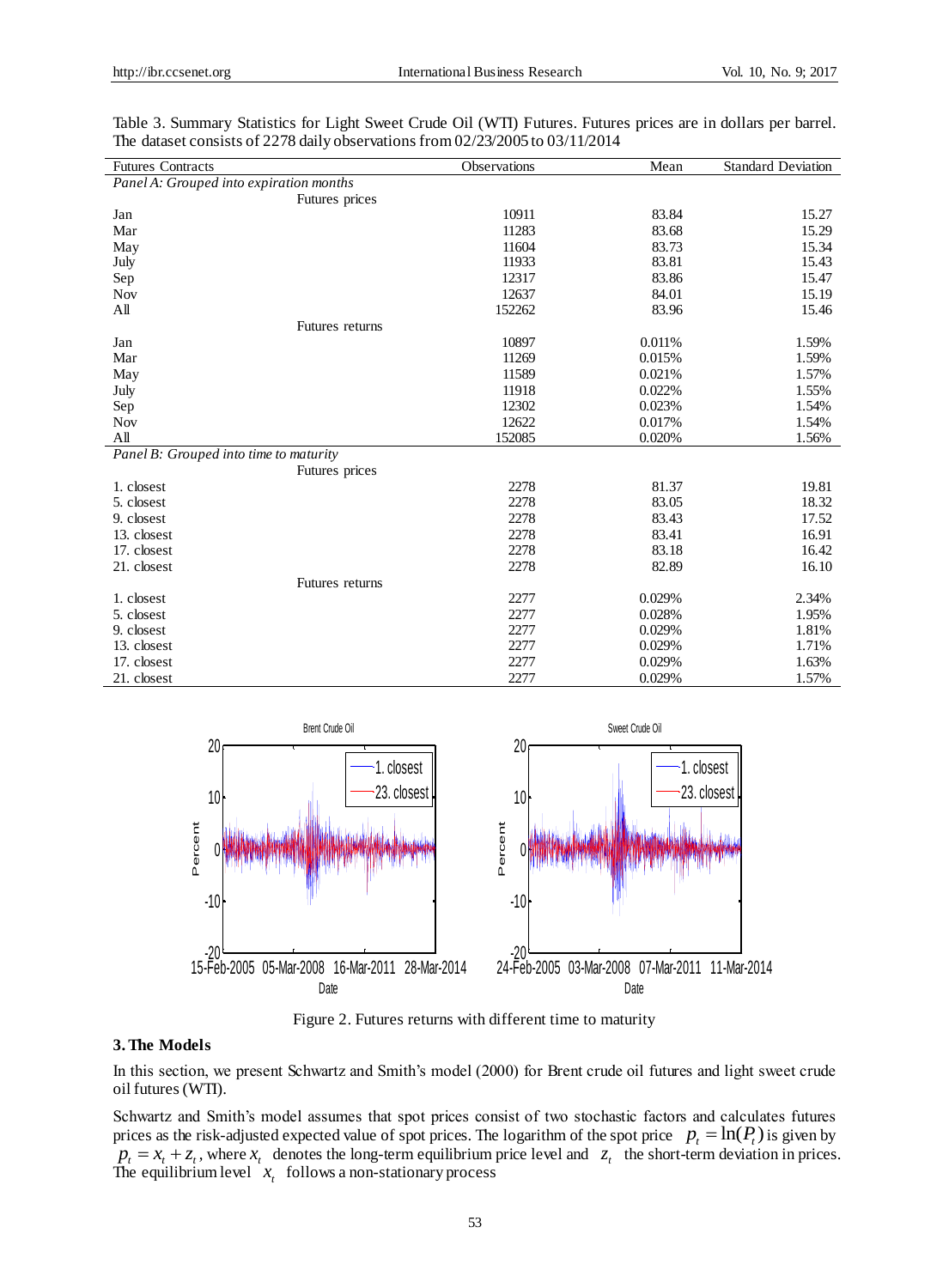$$
dx_t = (\mu - \frac{\sigma_x^2}{2})dt + \sigma_x dw_{xt},
$$
\n(3.1)

and the short-term deviation  $z<sub>t</sub>$  follows a mean-reverting process

$$
dz_t = -\kappa z_t dt + \sigma_z dw_x. \tag{3.2}
$$

Both  $dw_{xt}$  and  $dw_{zt}$  are standard Brownian motion processes with constant correlation coefficient  $\rho$ , and it is assumed that the standard filtration generated by the two-dimensional  $(w_x, w_y)$  describes all the information available in the economy.  $\sigma_x$  and  $\sigma_z$  indicate volatilities of the innovations.

Under the so called equivalent martingale measure, which is relevant for pricing and denoted here by *Q* , the dynamics of the two factors  $x_t$  and  $z_t$  are described by

$$
dx_t = (\alpha - \frac{\sigma_x^2}{2})dt + \sigma_x dw_{xt}^Q
$$
\n(3.3)

and

$$
dz_t = -(\lambda_z + \kappa z_t)dt + \sigma_z dw_{zt}^Q,
$$
\n(3.4)

where  $\alpha = \mu - \lambda_x$ , and  $\lambda_x$  and  $\lambda_z$  are constant market prices of risk associated with  $x_t$  and  $z_t$ , respectively. Moreover,  $w_{xt}^Q$  and  $w_{xt}^Q$  describes the martingale under  $Q$ . Let  $F_t(\tau)$  denotes the future price at time  $t$  on a futures contract that expires at time  $\tau$ . By taking the relevant expectations,

$$
F_{t}(\tau) = \exp(x_{t} + z_{t}e^{-\kappa(\tau - t)} + A_{1}(\tau - t)),
$$
\n(3.5)

where 
$$
A_1(T) = b_1(1 - e^{-2\kappa T}) + b_2(1 - e^{-\kappa T}) + b_3T
$$
, and  $b_1 = \frac{\sigma_z^2}{2\kappa}$ ,  $b_2 = -\frac{\lambda_z - \rho \sigma_x \sigma_z}{\kappa}$  , and

 $b_3 = \mu - \lambda_x$ . Here the logarithm of the futures prices is an affine function of the two factors  $x_t$  and  $z_t$ . Since our

interest is in risk management of futures contracts, it is sufficient to only estimate  $\kappa$ ,  $b_1$ ,  $b_2$ , and  $b_3$  and leave

other parameters unknown in our application.

#### **4. Model Estimation**

We write the above model in a discrete state-space form. The state space representation consists of a transition equation and a measurement equation. The transition equation describes the stochastic evolvement of an unobserved vector of state-variables, and the measurement equation relates the unobserved state-variables to a

vector of observables. We sample the data at equidistant time points  $t_n, n = 1,..., N$  and in this paper

$$
\Delta = t_{n+1} - t_n
$$
 denotes one day.

Let  $X_n = (x_{t_n}, z_{t_n})'$  denote the unobserved state-vector at time  $t_n$ . Formally, the transition equation has the following form:

$$
X_{n+1} = a + AX_n + \eta_n \tag{4.1}
$$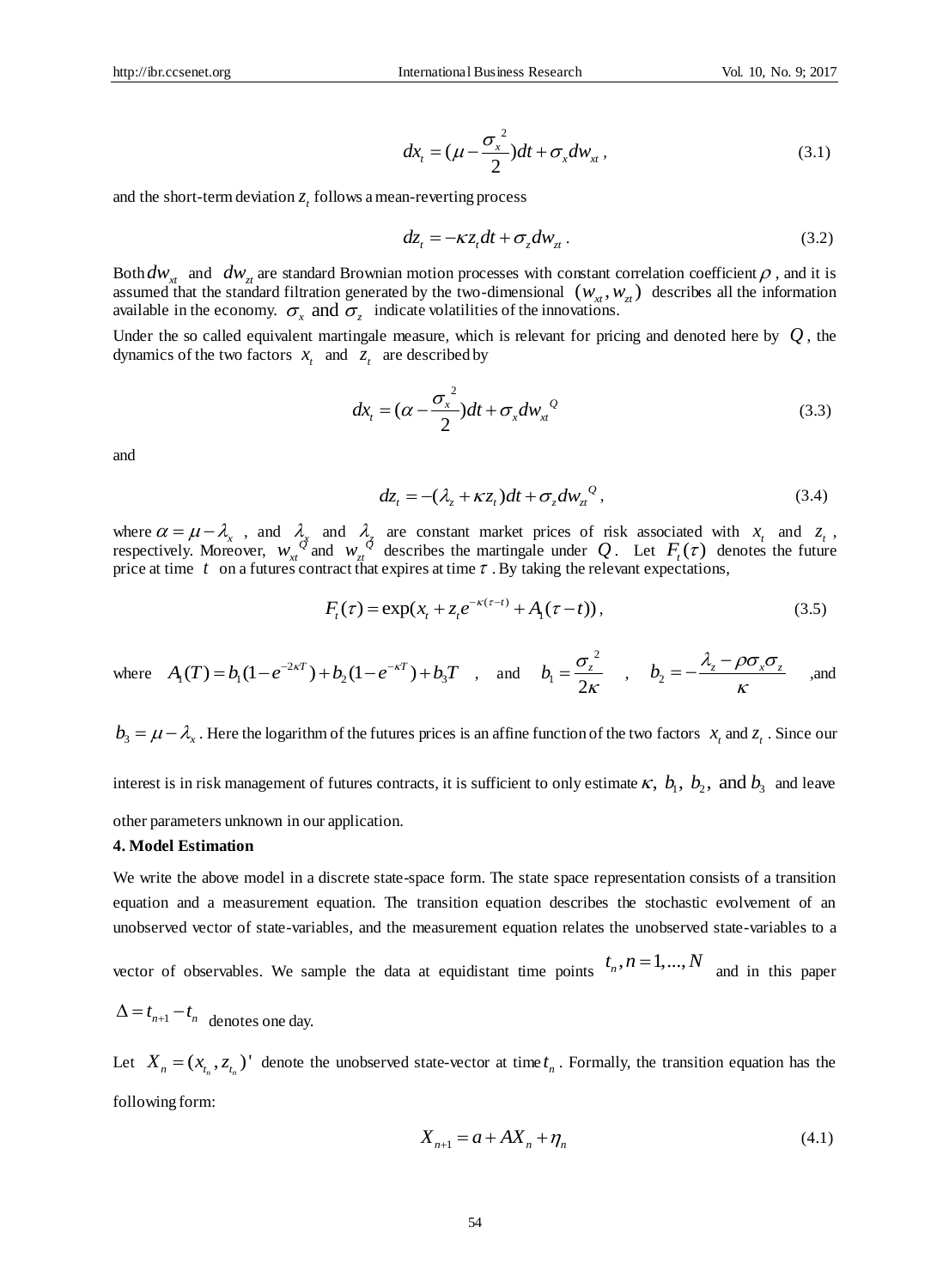where  $\eta_n$ ,  $n = 1,..., N$  are serially uncorrelated with zero mean-vector and covariance matrix  $\Sigma_{2 \times 2}$  and

$$
a = \begin{pmatrix} (\mu - \frac{\sigma_x^2}{2})\Delta \\ 0 \end{pmatrix} \text{ and } A = \begin{pmatrix} 1 & 0 \\ 0 & e^{-\kappa \Delta} \end{pmatrix}.
$$

We define 2  $4 \epsilon^4$  2  $b_4 \bigotimes \mu - \frac{\sigma_x^2}{2}$ . Let  $f_t(\tau) = \log F_t(\tau)$  and  $Z_n = (f_{t_n}(\tau_n^{-1}), ..., f_{t_n}(\tau_n^{-M_n}))$  $Z_n = (f_{t_n}(\tau_n^{-1}), ..., f_{t_n}(\tau_n^{-M_n}))$ ' denote the set of log

futures prices observed at time  $t_n$  and with maturities  $\tau_n^{-1} < \tau_n^{-2} < ... < \tau_n^{-M_n}$ . The measurement equation has the following form:

$$
Z_n = c_n + C_n X_n + \varepsilon_n, \tag{4.2}
$$

where  $\varepsilon_n$ ,  $n = 1,..., N$  are serially independently distributed with zero mean-vector and covariance matrix  $H_{M_n \times M_n}$ 

$$
c_n = \begin{pmatrix} A_1(\tau_n^{-1} - t_n) \\ M \\ A_1(\tau_n^{-M_n} - t_n) \end{pmatrix}, \text{ and } C_n = \begin{pmatrix} 1 & e^{-\kappa(\tau_n^{-1} - t_n)} \\ M & M \\ 1 & e^{-\kappa(\tau_n^{-M_n} - t_n)} \end{pmatrix}.
$$

The estimation method is essentially a two-step least square estimation method. The minimization problem can be expressed as

$$
\min_{\{k, b_1, b_2, b_3, b_4\}} \sum_{n=1}^{N} \left[ (x_{t_n} - b_4 \Delta - x_{t_{n-1}})^2 + (z_{t_n} - e^{-\kappa \Delta} z_{t_{n-1}})^2 \right]
$$
(4.3)

s.t.

$$
\min_{\{\kappa, b_1, b_2, b_3, b_4\}} \sum_{n=1}^{N} \left[ (x_{t_n} - b_4 \Delta - x_{t_{n-1}})^2 + (z_{t_n} - e^{-\kappa \Delta} z_{t_{n-1}})^2 \right] \tag{4.3}
$$
\n
$$
\{x_{t_n}, z_{t_n}\} \in \arg\min_{x_{t_n}, z_{t_n}} \sum_{i=1}^{M_n} \left[ f_{t_n}(\tau_n^i) - x_{t_n} - z_{t_n} e^{-\kappa(\tau_n^i - t_n)} - b_1 (1 - e^{-2\kappa(\tau_n^i - t_n)}) - b_2 (1 - e^{-\kappa(\tau_n^i - t_n)}) - b_3 (\tau_n^i - t_n) \right]^2.
$$

In implementation, one could calculate vector  $X_n$  through the constraint condition first as

$$
X_n = (C_n \cdot C_n)^{-1} [C_n \cdot C_n - c_n)] \tag{4.4}
$$

Then, we plug the vector  $X_n$  into (4.3) to solve the global minimization. Our method differs from Cortazar and Schwartz mainly through the constraint condition. In Cortazar and Schwartz, the vector  $X_n$  is calculated through the transition equation, Equation (4.1), while our method calculates the vector  $X_n$  through the forward curve, Equation (3.5), at time *n*. Our practice indicates minimizing Equation (3.5) instead of Equation (4.1) improves numerical stability and quick convergence.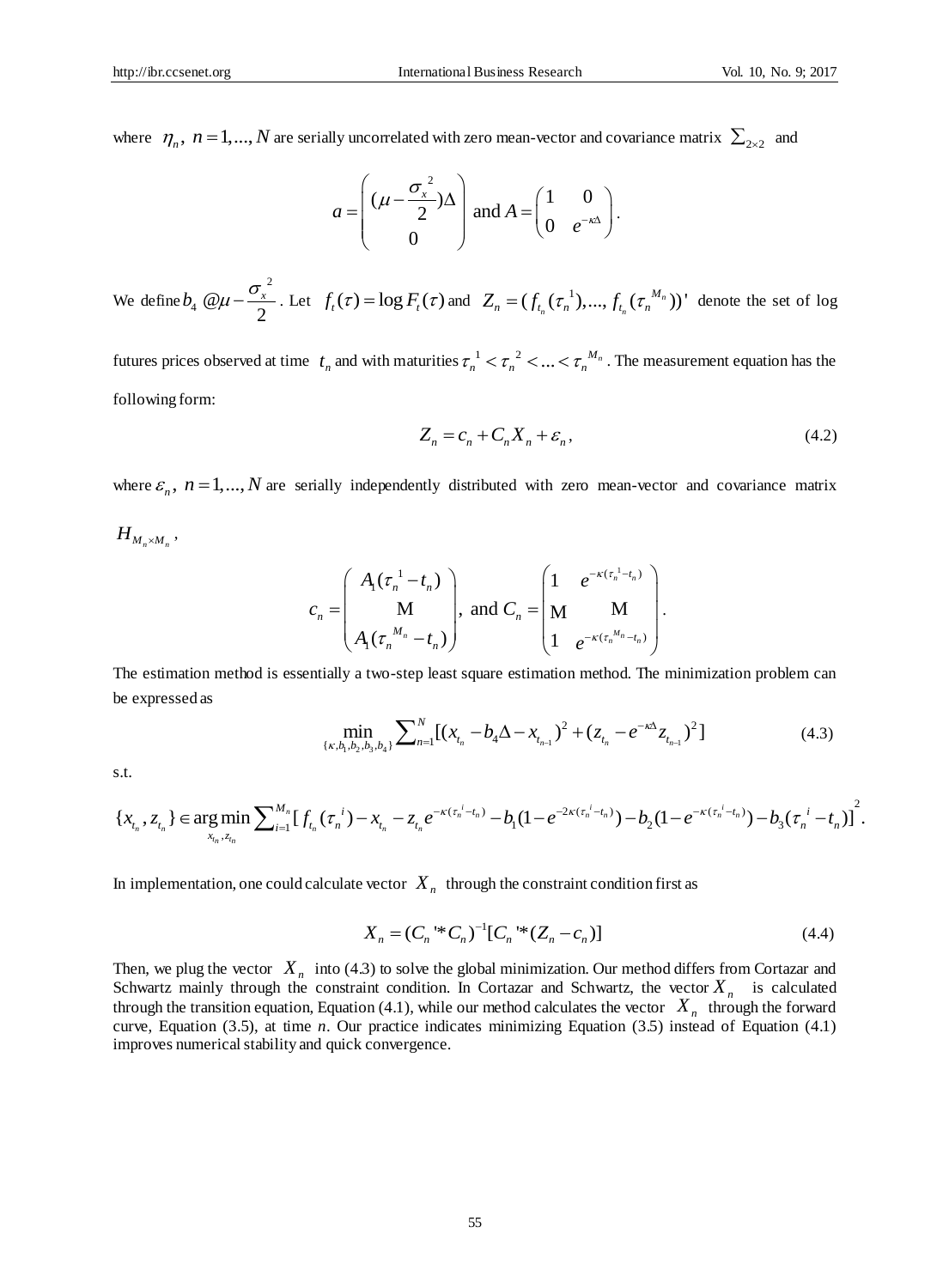#### **5. Estimation Results**

*5.1 Estimation Results of the Whole Sample*

Table 4. Models estimation results. \* and \*\* denote statistic significant at the 5% and 1% level respectively

|                   | <b>Brent Oil</b> | WTI        |
|-------------------|------------------|------------|
| obs.              | 141399           | 152262     |
| $\mathcal{D}$     | $0.306**$        | $0.132**$  |
| V,                | $-0.350**$       | $-0.144**$ |
| $\bm{\mathit{v}}$ | $0.010*$         | $0.004*$   |
| $b_{6}$           | $0.099**$        | $0.075**$  |
| К                 | $0.541**$        | $0.468**$  |
| Std. of prices    | 0.214            | 0.185      |
| <b>RMSE</b>       | 0.010            | 0.012      |

In this section, we first estimate our model by using the whole sample. Our estimation uses daily observations and thus  $\Delta = 1/252$ . The parameters estimations are in Table 4. We plot the demeaned estimated two factors in

Figure 3. The correlation coefficients of the two factors of all the eight commodities are small positive numbers, ranging from 0.10 to 0.30. In Table 4, we also summarize the errors in the model fit for futures prices. In general, the models perform well in explaining futures price variations. The model explains around 95.3% and 93.5% of futures price variations for Brent Oil and WTI futures price variations respectively.



Figure 3. Latent factors  $-$  Xt and Zt (demeaned)

## 5.1 Backtesting

 $\overline{a}$ 

To backtest the model, we employ a rolling 500-day period to estimate the model and calculate risk measures: Value at Risk (VaR) and expected shortfall (ES). The choice of a rolling approximate two-year period is simply to avoid potential structural shifts of the parameters. To simplify the analysis, we fix the parameter  $\kappa$  by the value in last section and estimate other parameters daily. The model is estimated consistently, there are no big jumps for the estimated parameters from day to day and the range of attainable values is relatively narrow.

We employ a Monte Carlo simulation to calculate the risk measures for a two-day horizon<sup>1</sup>. The Monte Carlo simulation of energy futures contracts requires two types of shocks: shocks from the transition equation  $\eta_{n+1}$ and  $\eta_{n+2}$  and shocks from the measurement equation  $\varepsilon_{n+1}$  and  $\varepsilon_{n+2}$ . We randomly draw numbers from the multi-variable normal distribution for the shocks  $\eta_{n+1}$ ,  $\eta_{n+2}$ ,  $\varepsilon_{n+1}$  and  $\varepsilon_{n+2}$  to simulate scenarios of the two-day moves of the two factors  $x_{n+2}$  and  $z_{n+2}$ . For each of the 10000 variable pairs, a theoretical price

date and the contract of the contract of the contract of the contract of the contract of the contract of the contract of the contract of the contract of the contract of the contract of the contract of the contract of the c

<sup>&</sup>lt;sup>1</sup>The two-day horizon simply reflects the practice of some clearing houses, for instance the Options Clearing Corporation in Chicago, and all the results for a one-day horizon are still valid and available upon request.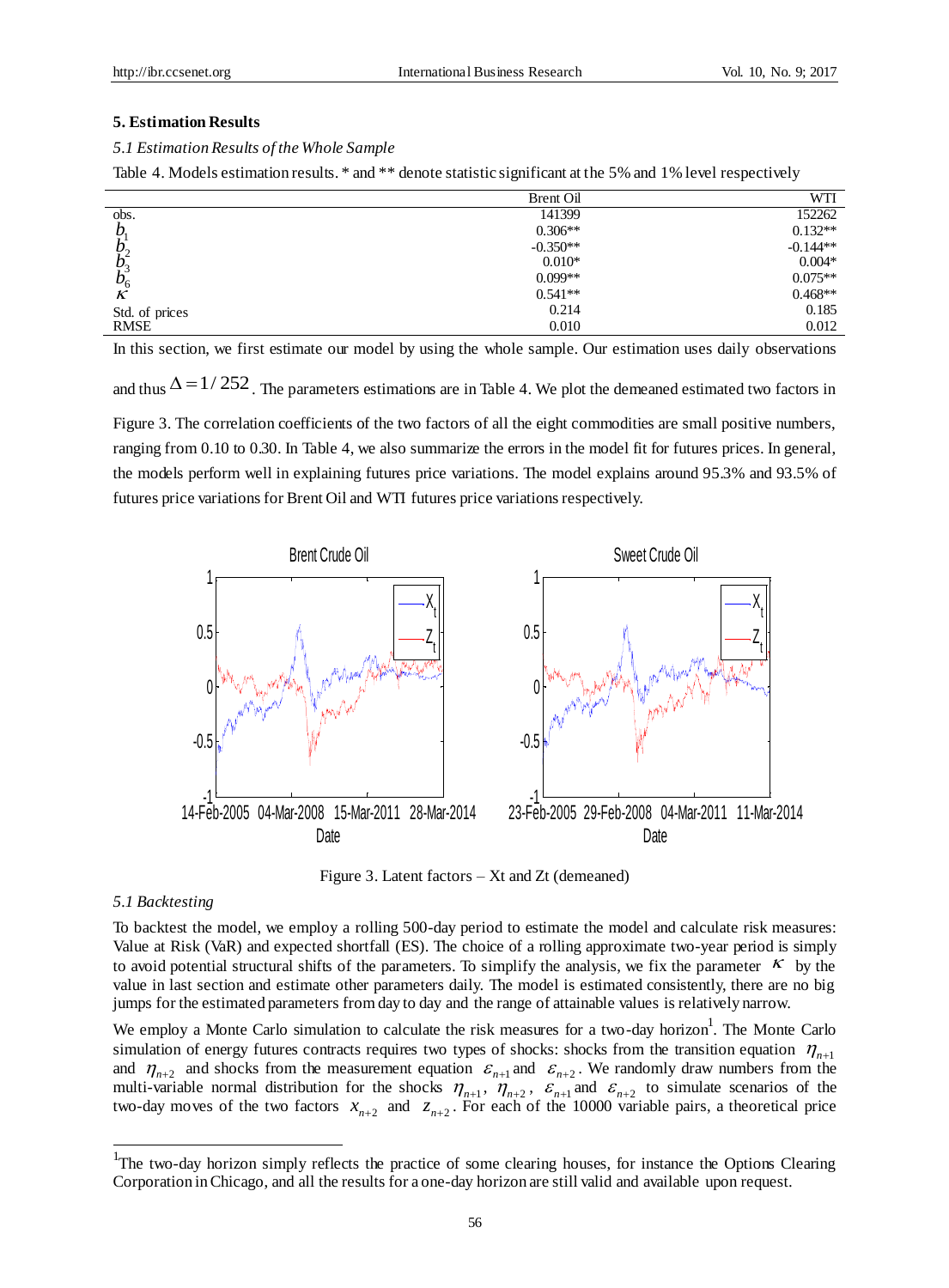scenario is calculated using equation (4.2). Each theoretical price scenario corresponds to one theoretical profit & loss scenario. The projected VaR estimates are the quantiles of the simulated profit & loss scenarios. Then, we compare actual profits & losses with projected VaR estimates. In Panel A of Table 5 we summarize the daily exceedances over 95%, 97.5%, 99%, and 99.5% for both a long and a short positions. Most of the Kupiec's test (1995) results show that one could not reject the models proposed for risk measures calculation, especially for short positions.

Table 5. Backtesting and coverage. \* and \*\* denote statistic significant for the Kupiec's test at the 5% and 1% level respectively.

|                                                                     | <b>Brent Oil</b> | WTI         |
|---------------------------------------------------------------------|------------------|-------------|
| Panel A: Exceedances                                                |                  |             |
| VaR95long                                                           | $5.96\%$ *       | 5.35%       |
| VaR95short                                                          | 5.45%            | 4.44%       |
| VaR975long                                                          | $3.23\%*$        | $3.37\%$ ** |
| VaR975short                                                         | 2.61%            | 2.08%       |
| VaR99long                                                           | $1.83\%**$       | $1.66\%$ ** |
| VaR99short                                                          | 1.18%            | 0.97%       |
| VaR995long                                                          | $1.08\%$ **      | $1.03\%$ ** |
| VaR995short                                                         | 0.72%            | 0.56%       |
| Panel B: Coverage                                                   |                  |             |
| CoverLong                                                           | 5.17%            | 5.51%       |
| CoverShort                                                          | 5.59%            | 5.95%       |
| Aug-9-2011: Front Contract                                          |                  |             |
| CoverLong                                                           | 8.92%            | 9.99%       |
| CoverShort                                                          | 9.86%            | 11.35%      |
| Aug-9-2011: One-year Contract                                       |                  |             |
| CoverLong                                                           | 7.29%            | 8.19%       |
| CoverShort                                                          | 7.90%            | 8.91%       |
| <sup>a</sup> On August 8, 2011, SPX 500 moves down by 6.90 percent. |                  |             |
| $5.2$ Coverage                                                      |                  |             |

*5.2 Coverage*

It is interesting to investigate how the models perform in a commercial environment, such as in margin requirements calculation. As the practice of some clearing houses, we define the margin requirements as the weighted sum of expected shortfall at 99.00% and 99.50% levels

$$
\text{Margin } @0.75ES_{99\%} + 0.25ES_{99.5\%} \tag{5.1}
$$

We are interested in the magnitude of coverage the models produce, since it indicates the margin requirements that futures contract holders will have to supply. The coverage is calculated as a percentage of the positions market value. Coverage varies greatly between contracts and between days so we examine the coverage distributions. Figure 4 and 5 show histograms of the estimated coverage. Summary statistics of the coverage are in Panel B of Table 5. The average coverage of long and short positions for all the commodities are slightly higher than 5%, and short contracts have higher margin requirements than long positions.



Figure 4. Coverage – Long Contract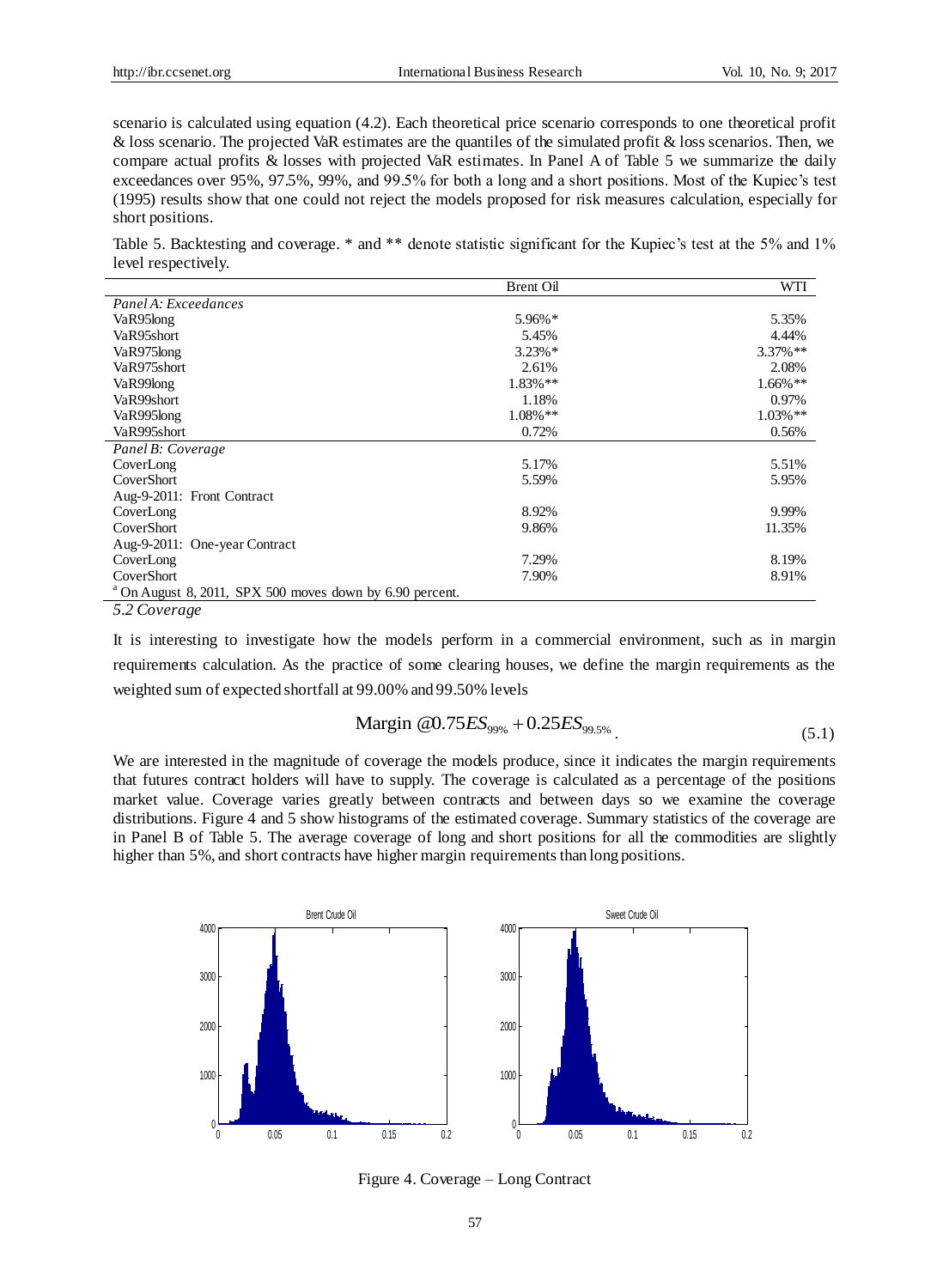

Figure 5. Coverage – Short Contract

In Panel B of Table 5, we also report the coverage of the front and 12. closest long and short contracts on August 9, 2011 for both of the commodities. On August 8, 2011, SPX 500 moves down by 6.90% because of fears of contagion of the European sovereign debt crisis to Spain and Italy. The coverage of futures contracts increases slightly to the sharp market movement.

## **6. Conclusion** 400

We present the crucial empirical fact of energy commodity futures prices that a successful model must account for: the Samuelson effect. We then apply Schwartz and Smith's model (2000) to account for Brent crude oil futures price dynamics and sweet crude oil futures price dynamics. Our estimation and backtesting results show that the two models provide satisfactory risk measures for the listed energy commodity futures contracts.

There might be several directions for future research. First, it might be interesting to allow non-constant volatilities of shocks of  $\eta_n$  in our setting and take account of some stylized facts commonly observed in finance data, such as volatility clustering and fat tails as in Guo (2017a, 2017b). Second, to simply our simulation we fixed parameter K and obviously this simplification could be relaxed. Third, we only consider the US data, and it is interesting to consider data from other countries, especially from the emerging countries. Finally, to facilitate practical application, it would be helpful to discuss the finite sample performance as in Shintani and Guo (2016). These extensions are left for future research. Peak Electricity  $\overline{\mathbf{a}}$  $\mathcal{L}$   $\mathcal{L}$   $\mathcal{L}$ 

#### **References** 2500

- Cabedo, J., & Moya, I. (2003). Estimating oil price 'Value at Risk' using the historical simulation approach. *Energy Economics*, *25,* 239-253. https://doi.org/10.1016/S0140-9883(02)00111-1
- Carmona, R., & Coulon, M. (2014). A survey of commodity markets and structural models for electricity prices. in F.E. Benth (eds.), *Quantitative Energy Finance: Modeling, Pricing, and Hedging in Energy and*  Commodity Markets, New York: Springer. https://doi.org/10.1007/978-1-4614-7248-3\_2
- Cortazar, G., & Schwartz, E. (2003). Implementing a stochastic model for oil futures prices. *Energy Economics*, *25,* 215-238. https://doi.org/10.1016/S0140-9883(02)00096-8
- Costello, A., Asem, E., & Gardner, E. (2008). Comparison of historical simulated VaR: evidence from oil prices. *Energy Economics*, *30,* 2154-2166. https://doi.org/10.1016/j.eneco.2008.01.011
- Duffie, D., & Pan, J. (1997). An overview of Value at Risk," *Journal of Derivatives*, *4,* 7-49.
- Fianu, E., & Grossi, L. (2015). Estimation of risk measures on electricity markets with fat-tailed distributions. *Journal of Energy Markets*, *8,* 29-54. https://doi.org/10.21314/JEM.2015.121
- Guo, Z. (2017a). Empirical performance of GARCH models with heavy-tailed innovations," mimeo.
- Guo, Z. (2017b). A Stochastic Factor Model for Risk Management of Commodity Derivatives. *Proceedings of the 7th Economic and Finance Conference, 2017,* 26-42. https://doi.org/10.20472/EFC.2017.007.004
- Hung, J., Lee, M., & Liu, H. (2008). Estimation of value-at-risk for energy commodities via fat-tailed GARCH models. *Energy Economics*, *30,* 1173-1191. https://doi.org/10.1016/j.eneco.2007.11.004